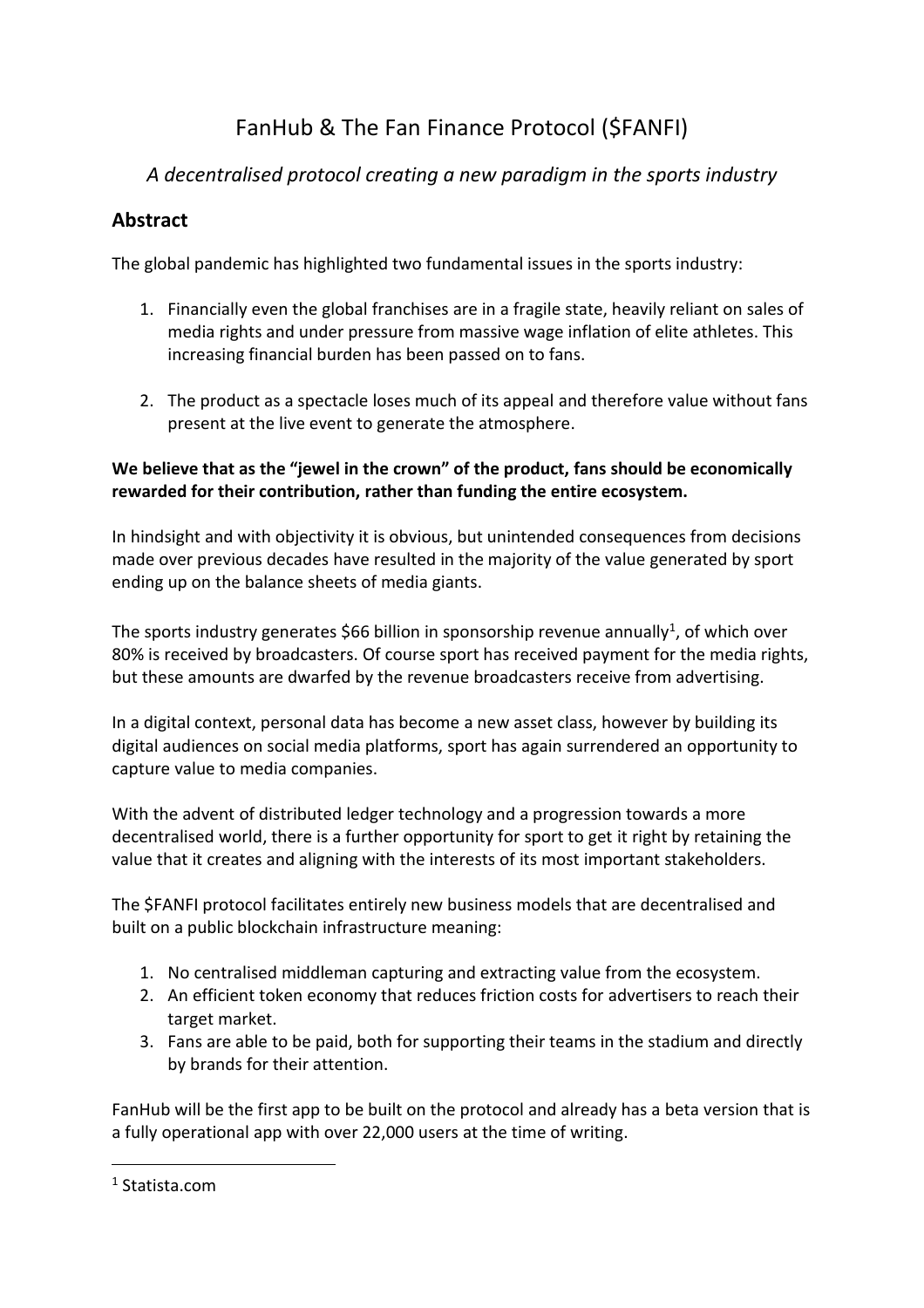# **Evolution Of The Sports Industry**

An analysis of the evolution of what is now the most valuable sports property in the world, the English Premier League, reveals the macro forces that have resulted in a complex value chain:

#### **Matchday Paradigm (since 1800's to present day)**

The original business model in sport involved only two parties - the clubs who charged an entry fee to the match, and their fans who paid to watch.

Being physically present meant that all fans had a very active role to play on a match day, as they reacted to the flow of the match and were themselves immersed in the experience. For a fan, nothing beats actually being there.

In terms of wealth creation, the only beneficiary in this paradigm was the club, and using the most commercially successful club over this period as an example, Manchester United have built a market capitalisation of £2.5 billion<sup>2</sup> in the 143 years since they were founded in 1878.

# **Broadcast Paradigm (1990's to present day)**

Although live matches were broadcast prior to the launch of the Premier League in 1993, this proved to be the dawn of a new era which entirely changed the dynamic of the business model. Initially this had the effect of expanding the domestic market but subsequently attracted a global following with the Premier League now broadcast directly to 1.03 billion homes worldwide<sup>3</sup>.

Unlike the fans that are in the stadium, these viewers are a passive audience in that they are unable to interact in the match from their homes.

Although Sky's monopoly to broadcasting live Premier League games was eventually broken by BT Sport, an oligopoly remains and Sky have created massive value as the right holder.

As an illustration to quantify just how much value in comparison to an elite Premier League club, Sky's net profit in 2018 was £1.17 billion or £50.86 per fan (23 million subscribers). Manchester United's earnings in the same financial period were £26 million or 4p per fan<sup>4</sup> (using a denominator of 659 million fans stated in their 2012 IPO prospectus).

4 statista.com

<sup>2</sup> marketwatch.com

<sup>3</sup> premierleague.com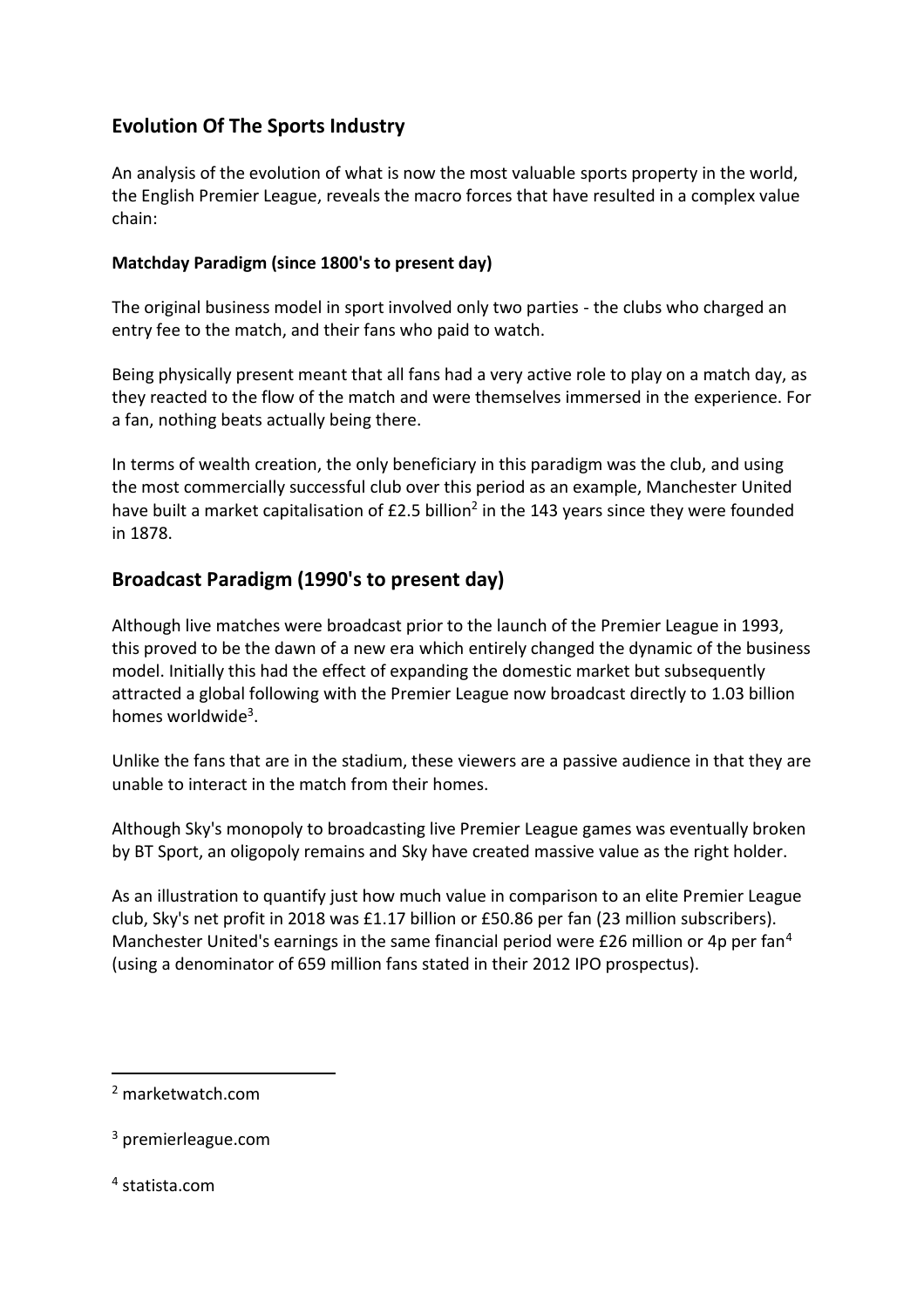Taking a slightly wider perspective, in the 2018 season, 13 clubs made a profit and 7 made a loss with a cumulative profit of £465 million<sup>5</sup> so it is clear that the greatest value accrues with the broadcaster as the distributor of the product rather than the clubs that create it.

Within 28 years, Sky created £30.6 billion in value between 1990 (when founded) and 2018<sup>6</sup> (when acquired by Comcast).

# **Social Media Paradigm (late 2000's to present day)**

Although social media had been around for several years, it was only really towards the end of the 2000's that these platforms began to play an integral role in the football ecosystem. Twitter, Facebook, Instagram and YouTube now each play their own significant part and have again caused the dynamic to evolve.

Football clubs, players and fans have used these platforms to make announcements, distribute news and content, share experiences and opinion as well as interacting with each other. The global audience that was previously restricted to a passive participant in the broadcast paradigm is now an engaged community that can contribute to the conversation.

In fact some fans have established their own significant followings on social media platforms through distributing non-linear content such as blogs, podcasts and vlogs. There has been a significant migration, particularly amongst younger fans, to consumption of these forms of content whilst the popularity of broadcast media has waned.

Early success stories of high profile "fan content creators" include Arsenal Fan TV, with 1.25 million YouTube subscribers and Empire Of The Kop with 1.8 million Twitter followers.

Although at a nascent stage, the evolution of social media has facilitated an army of fan content creators producing proprietary content with each one growing their own core following. Rather than requiring significant capital expenditure on infrastructure, social media platforms mean that any individual can effectively build their own media production "company" with a global reach using only a smart phone and a WiFi connection.

However there is good reason why social media companies will provide potentially massive distribution for content. Every social media user provides their content to the platform absolutely free of charge and the platform monetises the engagements between the audience and the content by harvesting personal data to profile and segment their users.

Facebook themselves claim that over 60% of all sports fans around the world are on their platform<sup>7</sup> . Considering that 75% of sports fans say that they post on social media during

- 6 statista.com
- 7 statista.com

<sup>5</sup> theguardian.com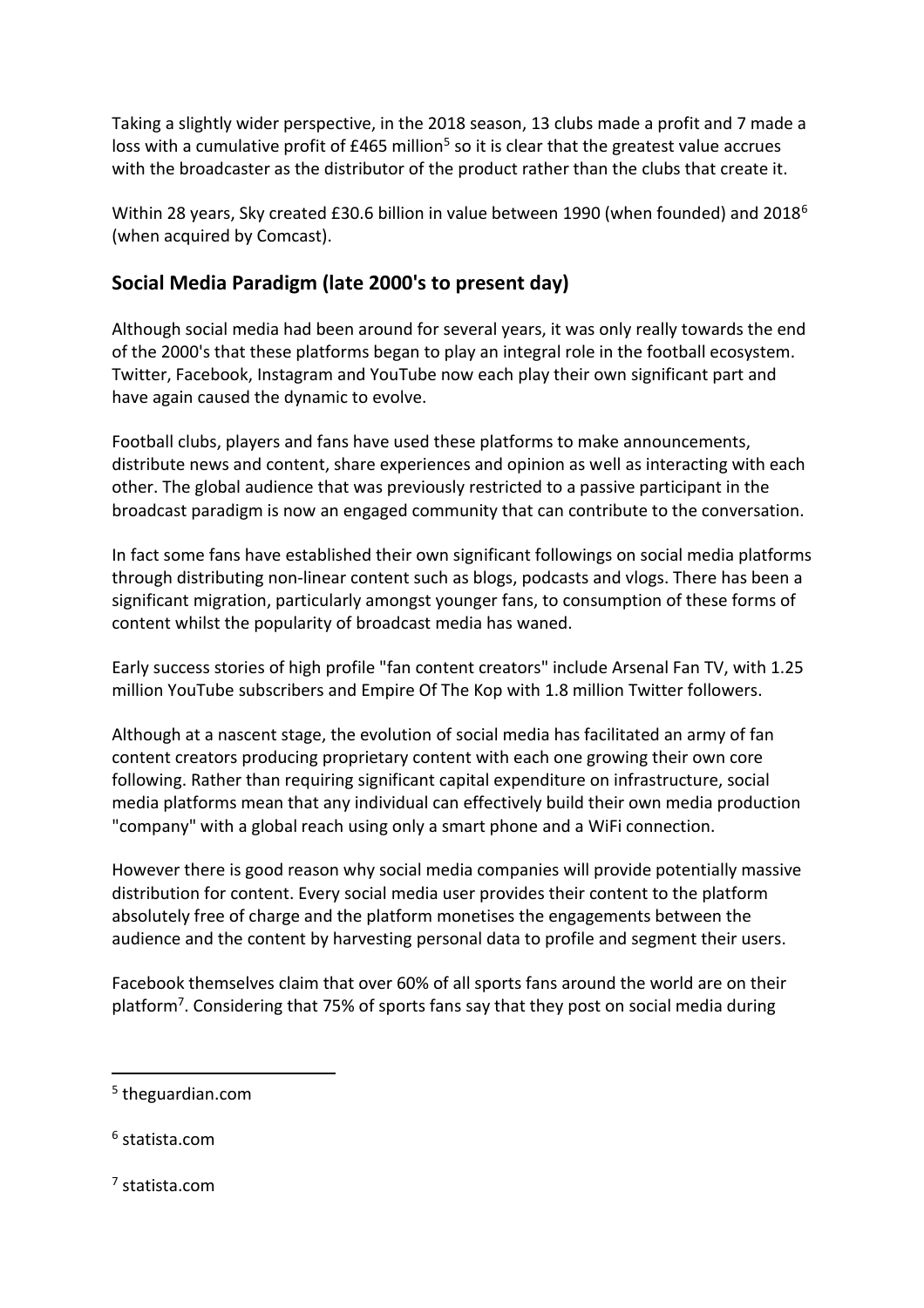matches and 73% believe that it's important to be able to access content 24/7, it's indicative of just how important sport and its fanbases are to the social media giants.<sup>8</sup>

In only 16 years since 2004, Facebook has created £750 billion in value which is quite astonishing when compared to the 142 years that it's taken Manchester United to create  $£2.5$  billion $9.$ 

# **Current Challenges**

We see a number of specific challenges faced by the sports industry today:

- 1. The owners of many clubs and franchises are no longer childhood fans but rather sovereign wealth funds, private equity groups and foreign oligarchs who may not have the long terms interests of the club (and therefore fans) as their priority.
- 2. There are two layers of media companies (broadcasters and social platforms) that are capturing value from the market which is then permanently removed from this ecosystem to their balance sheets.
- 3. With the majority of the value leaving the ecosystem, there is a constant pressure for clubs to extract more money from their fanbases.
- 4. There is increasing unrest and disillusionment on the terraces as a result. The rising costs of not only watching live sport, but also general living expenses, whilst wages remain static places increasing financial pressure upon fans.
- 5. Whilst fans struggle to make ends meet, the wage of an elite player may be as much as 1000X the average worker's salary creating a disconnect between the fans and their idols.
- 6. Both clubs and the most popular fan content creators have built their communities on social platforms that will continue to be the major beneficiaries of this content.
- 7. Social platforms have done very little to combat on-line abuse creating a toxic environment for players and content contributors alike.

# **Blockchain solutions vs Decentralised Solutions**

"Fan Tokens" have recently emerged on the market, facilitated by blockchain technology to add a further dynamic to the evolution of the value chain outlined above.

The model delivered by clubs has involved clubs and franchises partnering with a supplier to conduct a token sale to their fanbase with the premise that fans can purchase tokens which represent votes on club decisions.

Ultimately the market will decide whether this product has a place in the future ecosystem or whether it is simply a further device for franchises to leverage further value from their fanbase.

<sup>8</sup> statista.com

<sup>9</sup> marketwatch.com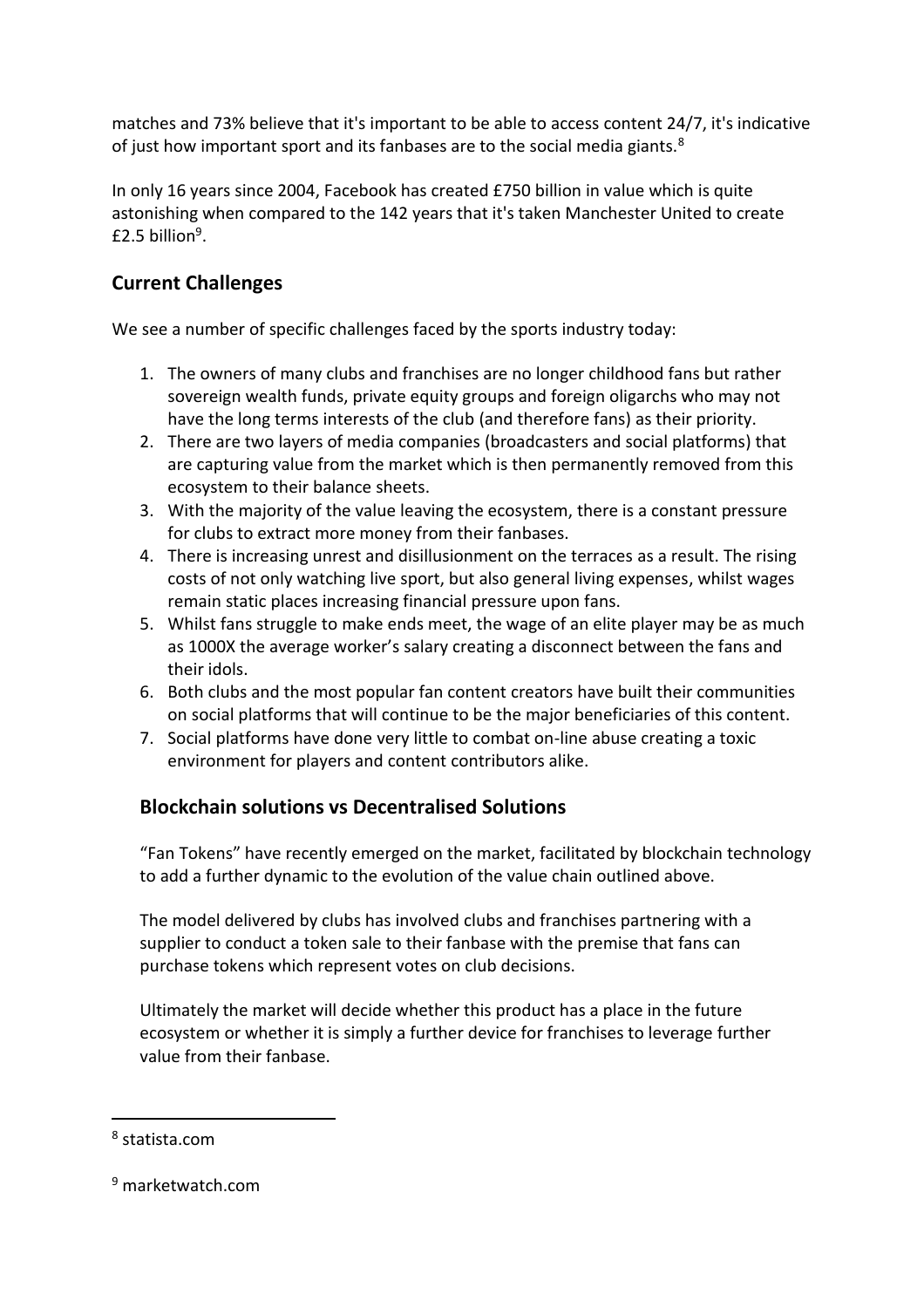It is therefore important to differentiate between an offering that is supported by the features of blockchain technology, yet without the benefits of a decentralised economy.

# **The FanHub Project & The Fan Finance Protocol**

Whereas the very essence of a centralised business model is to transfer value (whether in the form of cash or data) from multiple market participants to the single entity, we propose a decentralised solution to these problems.

The mission of the \$FANFI project is to recognise and reward every participant within the decentralised economy according to their contribution to the community. Whereas the status quo concentrates wealth in the hands of the few, our proposed model distributes value by rewarding market participants to align their interests.

The token economy brings fans, content creators (which may be fans themselves, clubs, players or publishers) and advertisers together through behavioural incentives, allowing each actor to participate freely to distribute or consume content guided by the following foundational beliefs:

- 1. Users should be economically rewarded in proportion to the value they create for the network.
- 2. Users should retain sovereignty of their content and data in order that no third party shall benefit from those assets.
- 3. Users should receive an economic benefit from an advertiser seeking to gain exposure to their attention.
- 4. Access to opportunity should be democratised so that any user can contribute their content to the community with market forces determining the contribution of value.
- 5. Earnings for market participants should be predictable and transparent.
- 6. Governance power should be earned by market participants in their contribution to the community.
- 7. KYC processes for all users will ensure that on-line trolls and those that seek to abuse others whilst hiding behind anonymity will have no place in this community

# **Traction**

Since its beta release in February 2021, FanHub has become home to over 22,000 users with over 360,000 unique content views via the app.

# **The Opportunity To Create A New Paradigm**

As demonstrated in the analysis of the the evolution of the UK football industry, the digital age has created unprecedented wealth yet the majority of this has accumulated within a highly concentrated group. The rich have got richer and those outside the top 1% of the global economy have got comparatively poorer.

There is growing mistrust in the "system" across society, however this feeling is particularly acute in sport. With established networks and opinion leaders within fanbases across the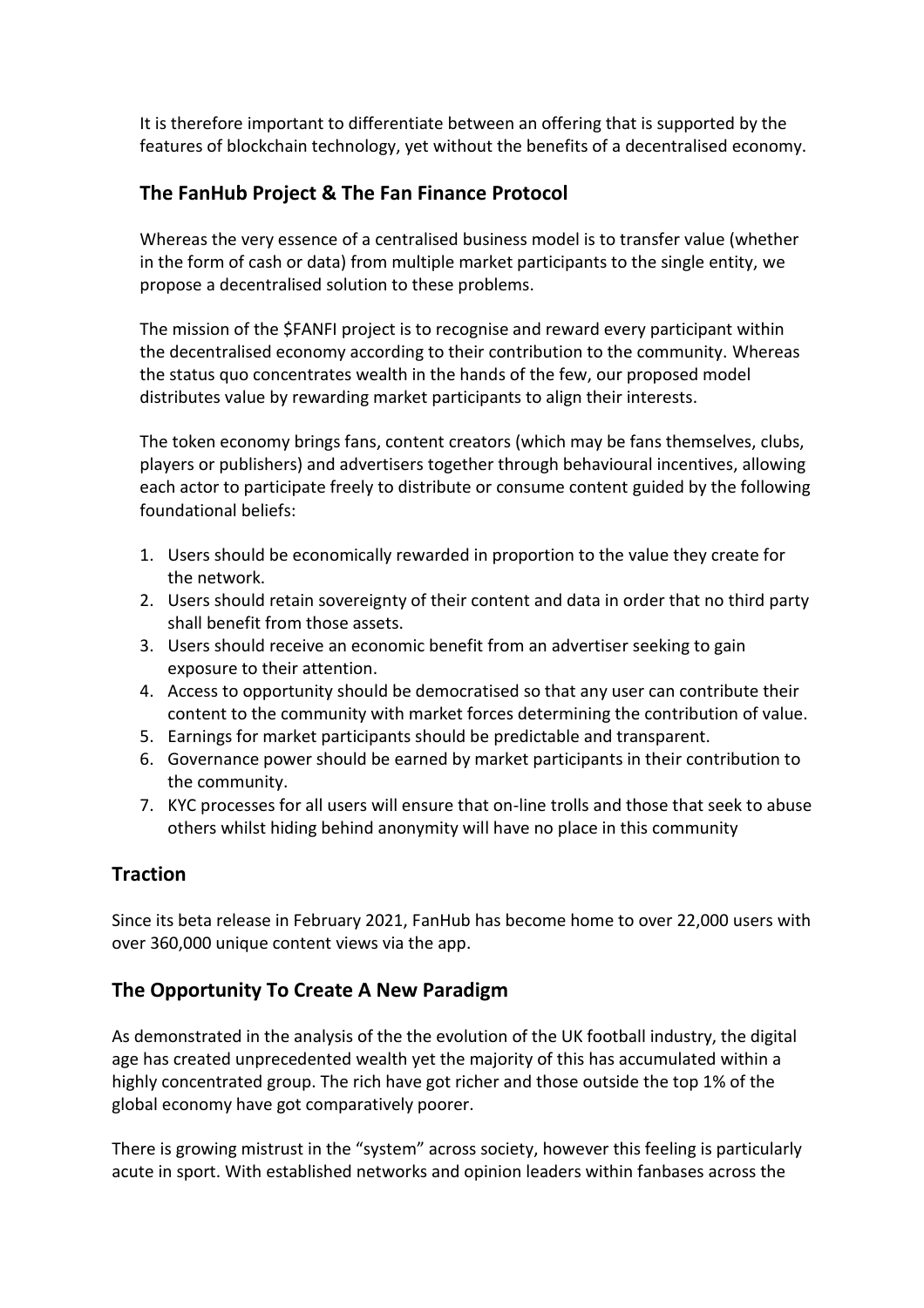world, sport is fertile ground for the germination of a new democratised system that is fair, transparent and built on human connection but facilitated by algorithmic technology.

The pandemic has perhaps accelerated systemic issues within the macroeconomic system with workers' wages stagnant and rising inflation due to the quantitative easing programs of governments.

Whilst multiple lockdowns have caused small businesses across the world to cease trading with the jobs that they provide, large corporations have seen their stock prices soar through governmental economic support.

The equity indexes are at all time highs, indicating that the major economies have never been heathier, yet even that is misleading as the growth is driven by a small minority of companies that have built digital monopolies on the internet.

Google, Facebook, Apple and Amazon own the platforms that harvest our data and translate that into hundreds of billions of revenue.

In the digital paradigm, personal data has become the new asset class, perhaps the 21<sup>st</sup> Century equivalent of oil.

When combined with a smartphone, blockchain technology provides the individual with not only the opportunity to harness the value of their own personal data, but also creates a powerful network node for the sharing of content and information.

Users can therefore participate in this new economy at the intersection of fandom and finance to unlock the latent value of their loyalty with the Fan Finance Token (\$FANFI).

As the community grows, node by node, the decentralised business model incentivises each of these market participants to be rewarded, thereby creating network effects and driving value to the token economy for the benefit of all.

### **Token Distribution**

The protocol allows users to contribute value to the community in the following ways:

- attending live matches (proof of attendance)
- growing the community by referring new members
- distributing proprietary content to the community
- providing their attention by consuming and sharing information from advertisers

Each of these activities are rewarded with \$FANFI and in this way, fans earn a direct economic benefit for following their team.

As the community builds, we anticipate that increasingly businesses within this market will wish to enable users of the protocol to pays for goods and services with \$FANFI and thereby increasing its utility.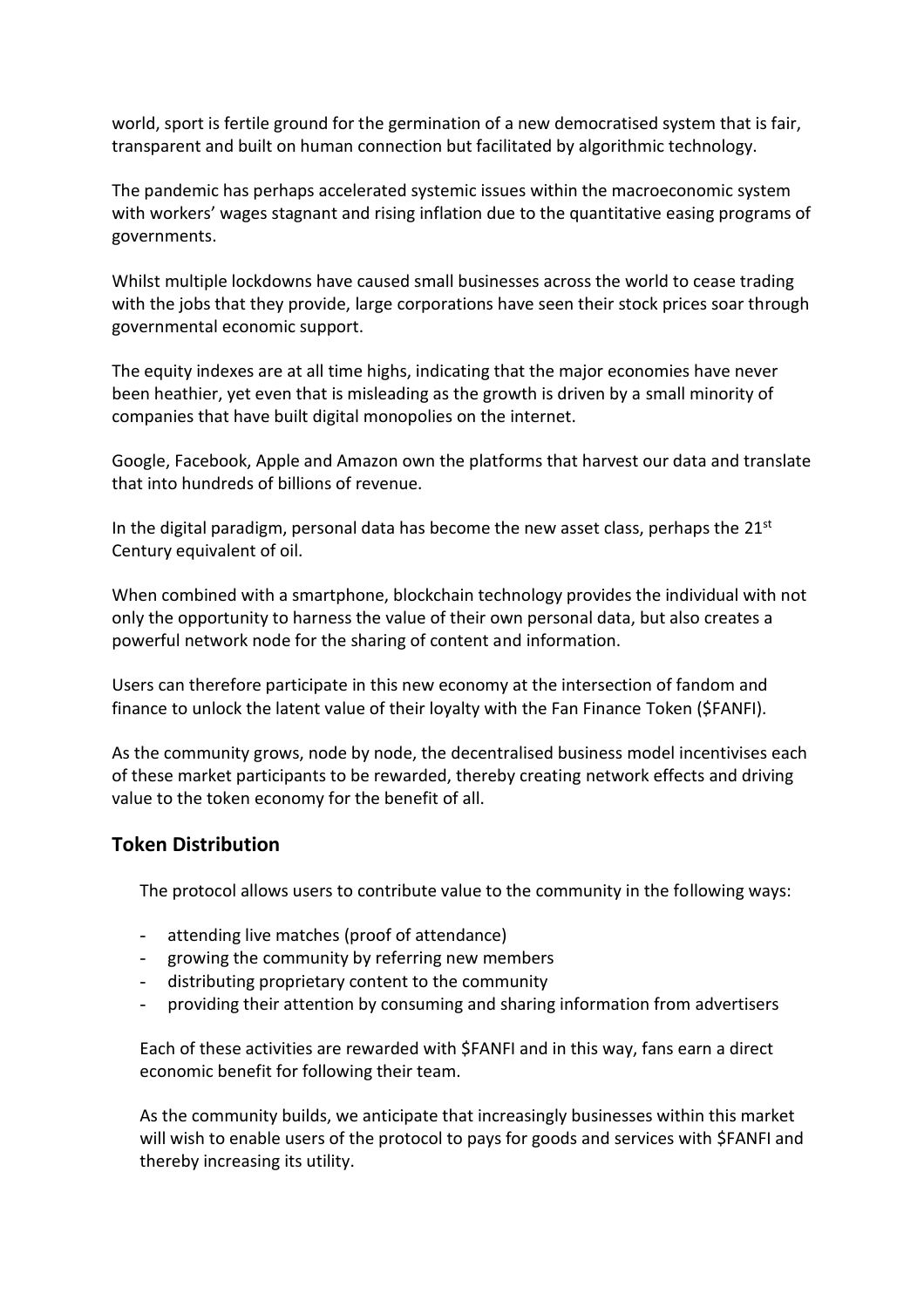In this way network effects drives further users to the protocol which in turn attracts further businesses which in turn attracts further utility.

The \$FANFI token is built on the Avalanche blockchain.

### **Token Demand**

As the \$60 billion spent on sponsorship and advertising demonstrates, there is significant capital seeking to reach sports fans. The \$FANFI protocol provides a significant advantage when compared to the options currently available.

The target market receive payment directly from the advertiser in return for their attention, who are algorithmically selected based upon key triggers (such as checking in at an event or consuming specific content) meaning that:

- 1. The target user is much more likely to be at the appropriate stage in the purchasing cycle (such as placing a bet or buying a beer).
- 2. The target user is more likely to connect with the advertiser as they are receiving a reward from the advertiser for their attention.
- 3. As the target user receives payment rather than a social media platform, the capital does not leave the ecosystem on to the balance sheet of a media company but will at some point be redeployed within the ecosystem by the user.

Advertisers may also build their own communities on the FanHub platform enabling community members to earn rewards, participate in events or sharing information and receiving unique offers.

### **Tokenomics**

The total \$FANFI supply is 10 billion tokens, allocated as follows:

Team & Early Investors 20%

Company Treasury 19%

Community Rewards Pool 40%

Partnerships 5%

Liquidity Pool 5%

Private Token Sale 8%

Public Token Sale 3%

Both the Private Sale and Team/Early Investor allocations are subject to a lock up period and vesting schedule.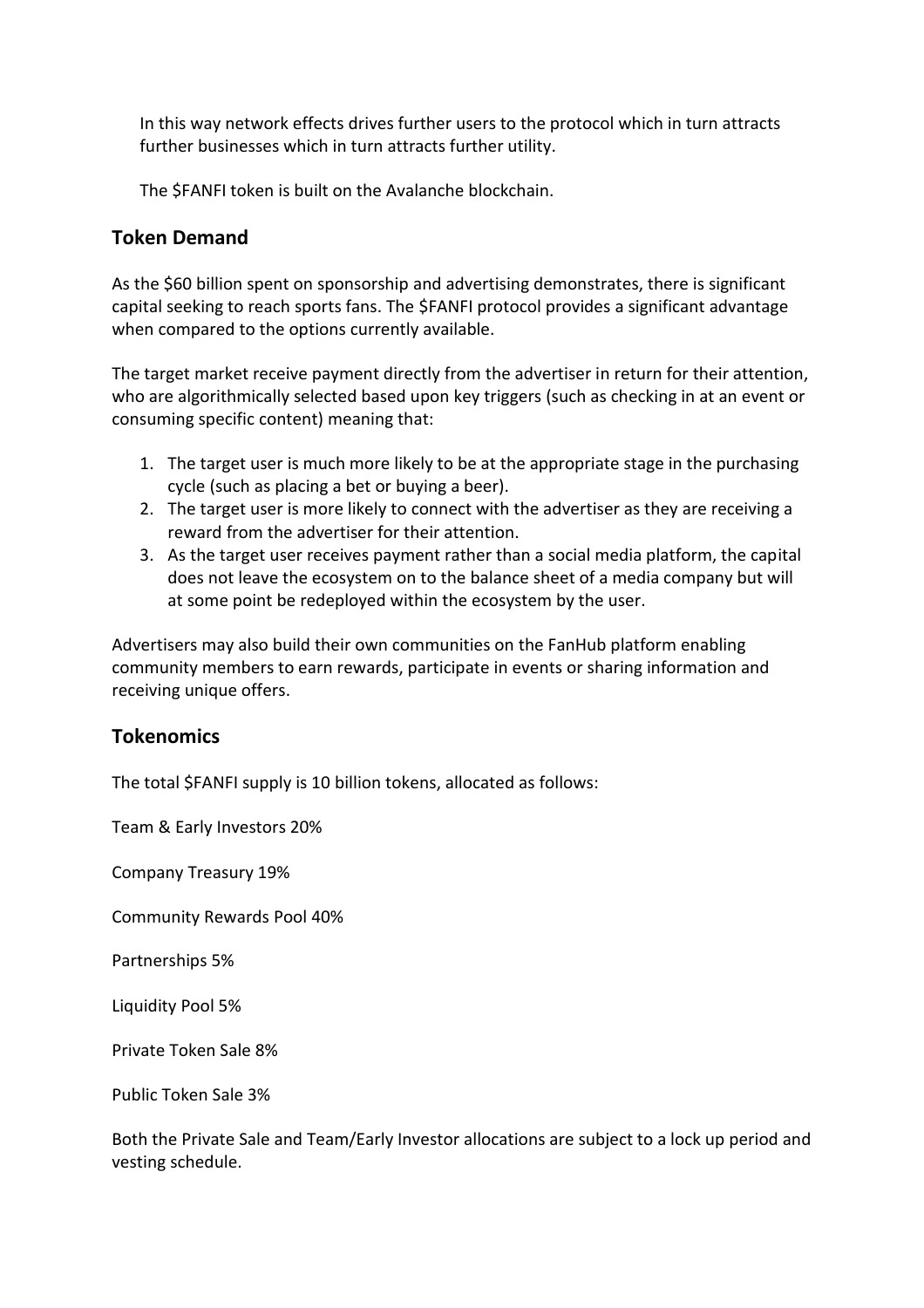# **Transactions And Fees**

The platform will enable transactions to take place within the economy between parties including:

- the sale of NFTs on an internal marketplace
- incentives paid from advertisers to users

On such transactions, a gas fee will be levied on the total payment received with proceeds distributed as follows:

40% to the company treasury

40% to the community rewards pool

20% to a charitable foundation

#### **Staking**

Users can stake their tokens to enhance their check in and content rewards as well as receiving a variable yield.

### **Community Rewards Pool**

Community rewards are received for:

- checking in to live matches
- creating and sharing content
- joining the community
- referring a new member of the community

A proprietary algorithm will distribute rewards to users for these actions according to the number of weekly active users on the platform.

### **Governance**

At a point in the future, governance of the community will be handed to a FanHub DAO where staked tokens represent voting power in network decisions. Such decisions may include:

- budgets and resource allocation
- incentive and reward allocation
- charity partners
- new features or products for the software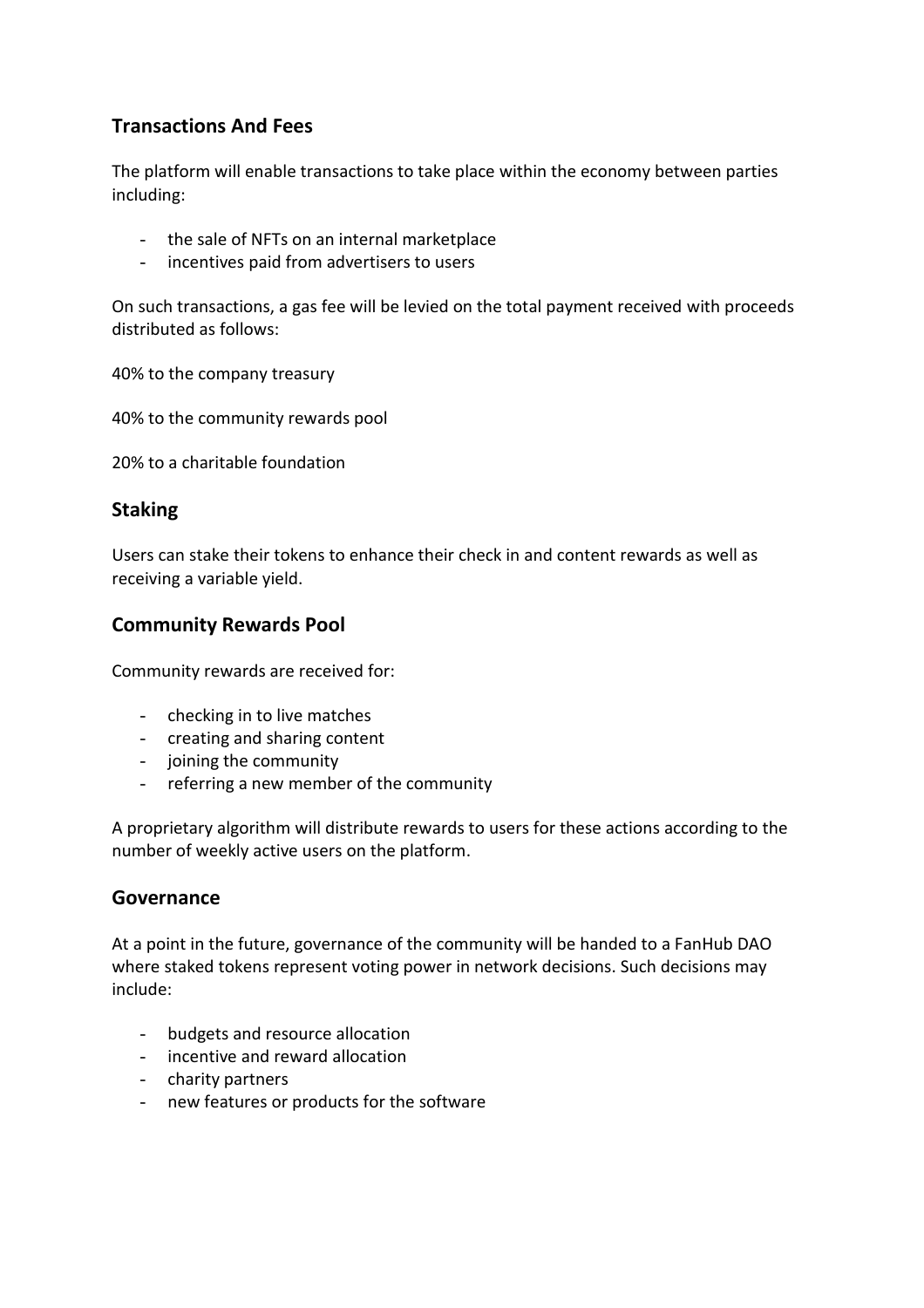### **Use Cases**

### Fans

Fans will use the FanHub protocol to follow their club/franchise and earn economic rewards for their contribution as they do so. Fans will also receive NFT collectibles from live events that they attend which they can then trade on the marketplace.

### Freelance Content Creators & Clubs/Franchises

Content Creators have the opportunity to build an audience on a platform that both rewards them for their content and those consuming it. This may also include clubs in the future, who are currently producing content for benefit of media companies by may see the benefit of this paradigm. Content Creators and clubs/franchises may also sell NFTs using the marketplace.

#### **Advertisers**

This group may include businesses from corporations to micro entities or individuals, publishers, marketers, charities or any organisations seeking to reach an audience and willing to pay them for that.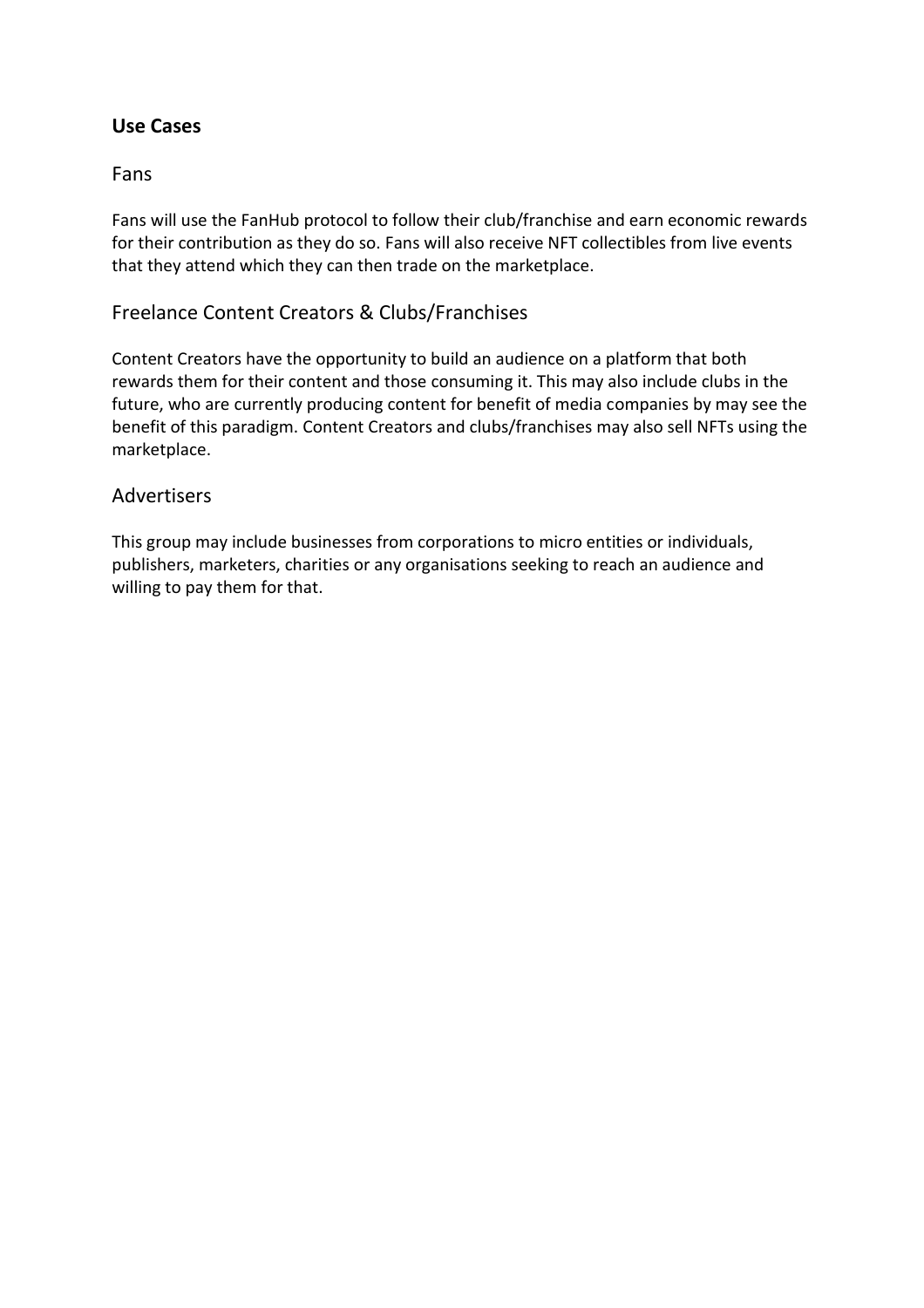### **Senior Team**

### Gareth Lippiatt – Chief Executive

A serial entrepreneur, Gareth started his first company shortly after graduating from Loughborough University and has subsequently been involved in several businesses as a Chief Executive, Finance Director, investor and advisor. He has an MBA from Cambridge University where he developed an interest in macro economics, financial systems and decentralised business models.

### Harley Thorne – Chief Operations Officer

Harley has a background in DevOps having been part of the team at VC backed companies Alterian and most recently BookingLive. He is currently studying for an MBA at Bristol Business School and has previously founded a football media company.

#### Rob Gregory – Head Of Partnerships

A senior executive with international experience having managed 35+ client accounts in over countries worth £110 million. Former clients include Adidas, Puma, Decathlon, Manchester United, Real Madrid, Bayern Munich and Juventus.

#### Rob Steiner - Advisor

As an entrepreneur, Rob worked to develop CSR and millennial social engagement programs on Wall St. Subsequently, he was also an early advisor for Solana, one of the first Heads of Blockchain at a Fortune 500 company and recently became the owner of a European football club.

#### Marco Sansoni – Advisor

Marco is a former FIFA executive with experience in the delivery of events including the Olympic Games at London 2012 and Rio 2016, the FIFA World Cup 2018 and UEFA 2020.